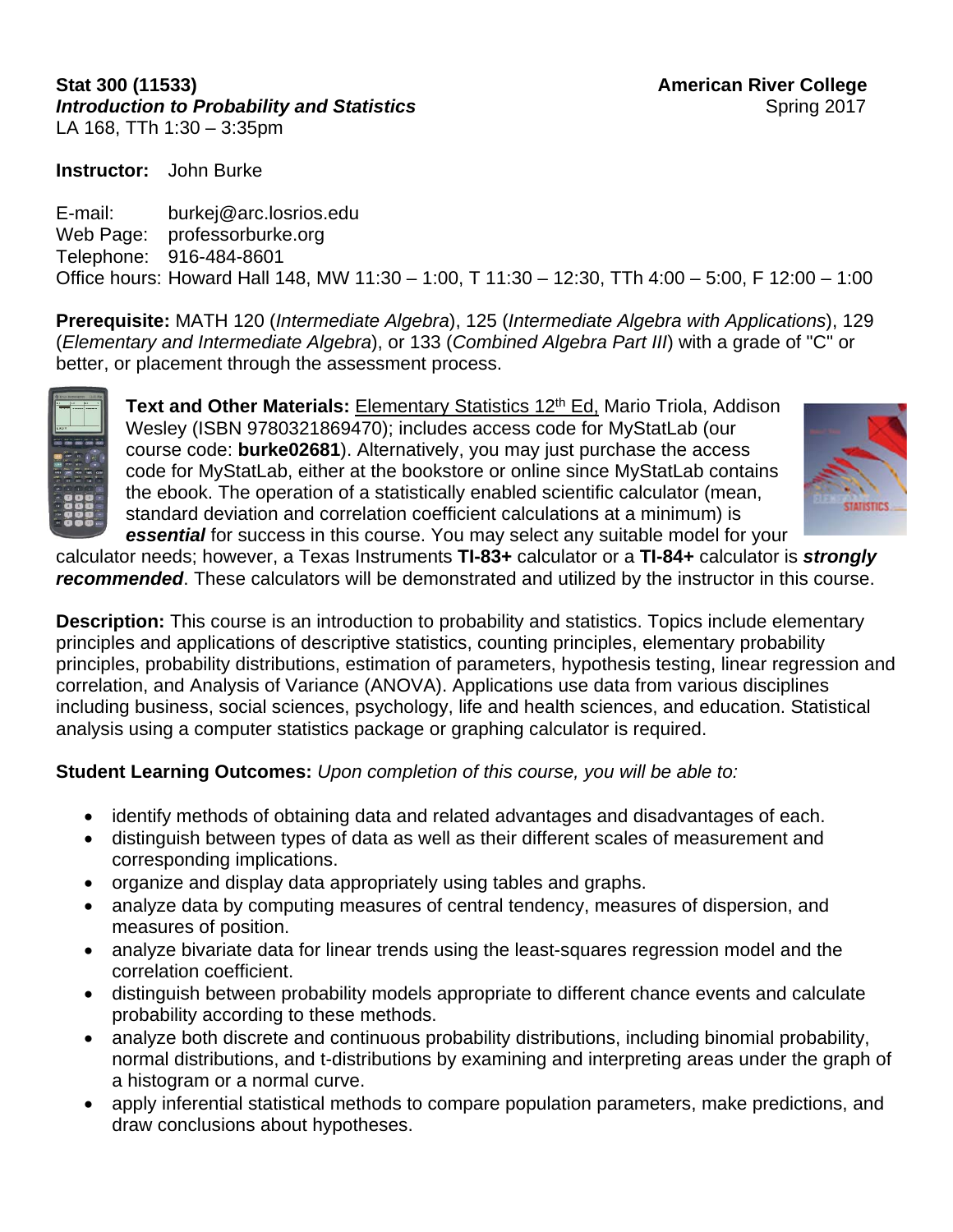- select the appropriate hypothesis test, perform the necessary computations and comparisons for the test (including significance of p-values and type I/II errors), and explain the conclusion of the test.
- test the significance of correlation and make predictions based on linear trends using the leastsquares regression model.
- create and interpret confidence interval estimates for population parameters based on appropriate probability models.
- analyze and interpret applications using data from various disciplines including business, social sciences, psychology, life sciences, health science, and education.
- use statistical software or graphing calculator to calculate single-variable and two-variable statistics and analyze the results.

**Homework:** You learn statistics by doing statistics. Working out problems is critical to learning and understanding statistics. Weekly online homework problems (MyStatLab) will be assigned for each section covered in the course. Do not get behind in doing the online homework assignments; there will be no extensions of the due dates. Quizzes (see below) may have problems drawn from the online homework as well as classroom examples. The cumulative online homework will be worth 5% of your final grade.

**Exams:** There will be three (3) in-class tests during the semester, plus a comprehensive final exam (see schedule for dates and time). You may have one 8½ by 11 sheet of paper (both sides) of notes on each test and 3 on the final exam. All in-class exams will have room for you to show your handwritten work. No Scantron forms or blue books will be used. If you know that you will not be able to attend class on an exam day, let me know in advance and we can try to make alternate arrangements. Make-up exams will be given **only in extraordinary circumstances**. Tests will count for 25% of your final grade.

**Quizzes:** Quizzes will be a nearly daily occurrence and will generally cover 1 to 3 concepts. Each concept will be graded on a 0 to 4-point scale (see grading below).

**Standards for Written Work:** When solving problems in this course, you are expected to write clear, complete, and sufficiently detailed solutions in order to demonstrate your understanding. These solutions must communicate the reasoning and method of solving the problem. Math should never be done in ink; always use pencil. **Do not use ratty paper torn from a spiral notebook for the quizzes.** Treat the course, the instructor and yourself with respect and you will do better. **Neatness does count, both subjectively and objectively in determining your grade. Partial credit will only be considered if your work is legible.** 

**Attendance: (Read carefully!)** Attendance at every class is expected and attendance will be taken. If you have four (4) unexcused absences, you may be dropped from the class. However, if you decide that you need to withdraw from this class, remember that it is still YOUR responsibility to do so. Do not assume that you will be dropped from the class just because you have stopped attending. The last date to withdraw with a "W" is Sunday, April 16.

**Academic Honesty:** Academic honesty is expected; cheating will not be tolerated. The giving **or** receiving of assistance during exams or quizzes or the using of an instructor's edition of the text or the instructor's solution manual, will be considered cheating and will be immediately reported to the campus administration for disciplinary action.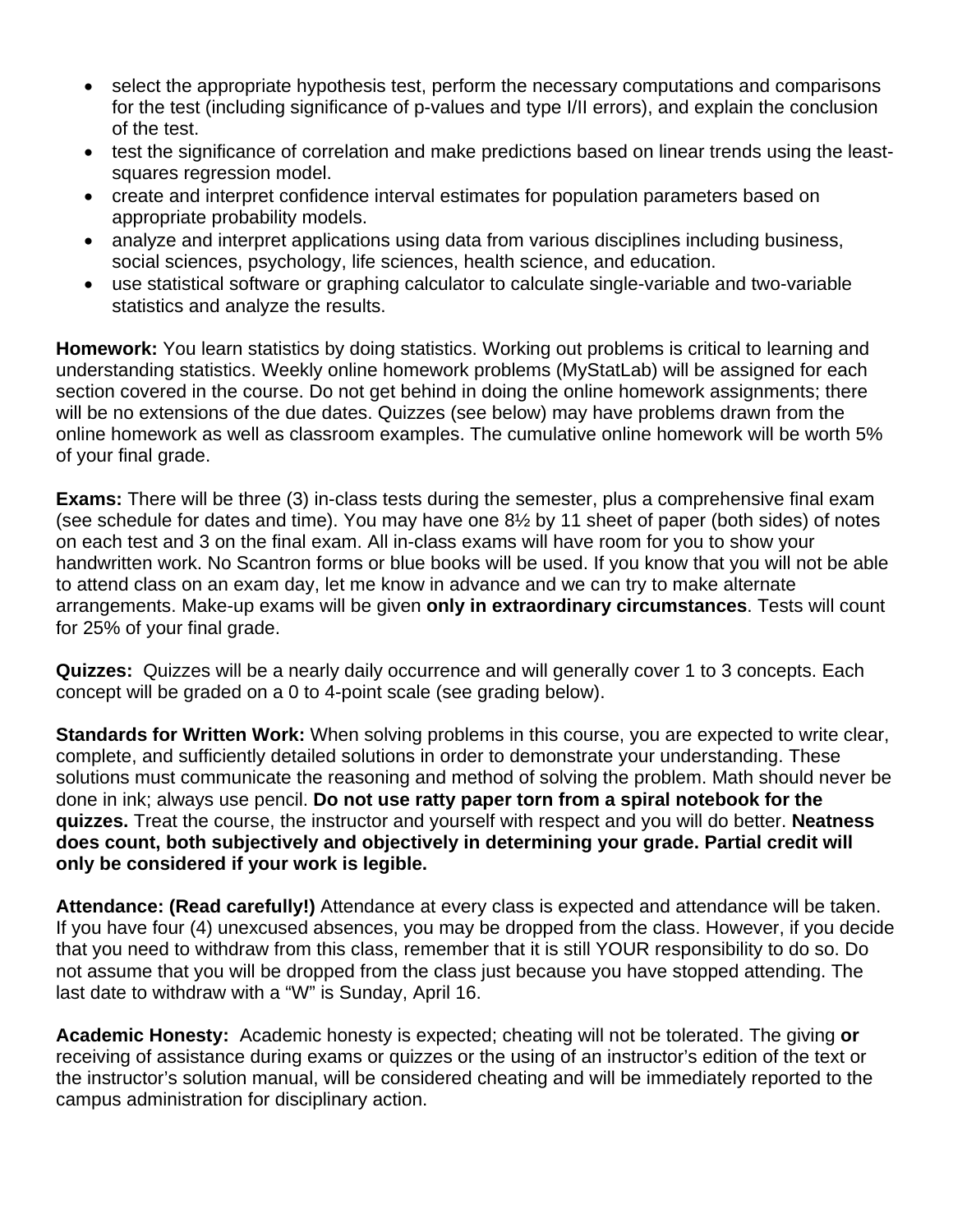### **Grading**

This course is comprised of 25-30 concepts like "Creating a Histogram", "Calculating Mean, Median and Standard Deviation", "Binomial Distributions", "Applications of Normal Distributions", "Estimating a Population Mean", and "Tests of Independence". On quizzes, tests, even one-on-one office visits, I will give you problems to assess how well you understand each concept. I use the levels below to score conceptual understanding:

- 0. **No Basis for Assessment**. No information or only scant work provided. Usually means missed assessment.
- 1. **Entry Level of Understanding**. Demonstrates an initial, partial understanding. Limited answer, may include incorrect work or misunderstandings.
- 2. **Basic, Incomplete**. Demonstrates some understanding of main concepts. Analysis of the problem is evident with some accuracy.
- 3. **Competent, Adequate**. Demonstrates a decent understanding and analysis of the main concept, but some details or nuance are missing.
- 4. **Proficient, Accomplished**, Skillful. Demonstrates a complete and thorough understanding. Shows conceptual analysis and skills independently with high accuracy.
- 5. **Mastered**. Demonstrates repeated understanding by achieving Proficient (4.0) skill level *two times in a row*. **You are excused from this concept on future quizzes**, **but not tests**.

Because I will ask questions about each concept on several quizzes and tests, you'll have multiple times to raise scores on each concept. *Only the most recent concept scores on quizzes and tests get recorded in the grade book*. Older concept scores are simply replaced. Concept level scores tend to go up over time, but it is also possible for them to go down depending upon the quality of the response. If you are unhappy with your concept score at any time, you are welcome to visit me during semester office hours to take another assessment ("concept quiz") to replace your score on that concept.

On quizzes and tests, I report concept scores on a scale of five (i.e., 0.0, 1.0, 2.0, 3.0, 4.0, and 5.0). Tests, including the final exam, are also graded on a standard percentage accuracy scale. The final exam is special. If you score higher on a concept on the final exam than your concept score going into the final, you get the new concept score for the course. If you score lower or the same on the final exam than your concept score going into the final exam, I take the average; thus, your final concept score could be 2.5, 3.5, etc. To merge overall concept average scores on the 5-level scale with percentage scores on the tests and the final, I convert concept scores to the following percentages:  $0 = 0\%$ ,  $1 = 61\%$ ,  $2 = 71\%$ ,  $3 = 81\%$ ,  $4 = 91\%$ , and  $5 = 99\%$ .

Your average score over all the concepts during the semester is worth 70% of your grade. The final exam is worth 10% of your final grade, semester tests are each worth 5% of your final grade and the group project is worth 5% of your final grade.

Grades will be determined based on total points from concepts, semester tests, online homework and the final exam. Grades of A, B, C, D and F will be given for cumulative percentage scores of 90%+, 80% - 89%, 70% - 79%, 60% - 69% and < 60%, respectively.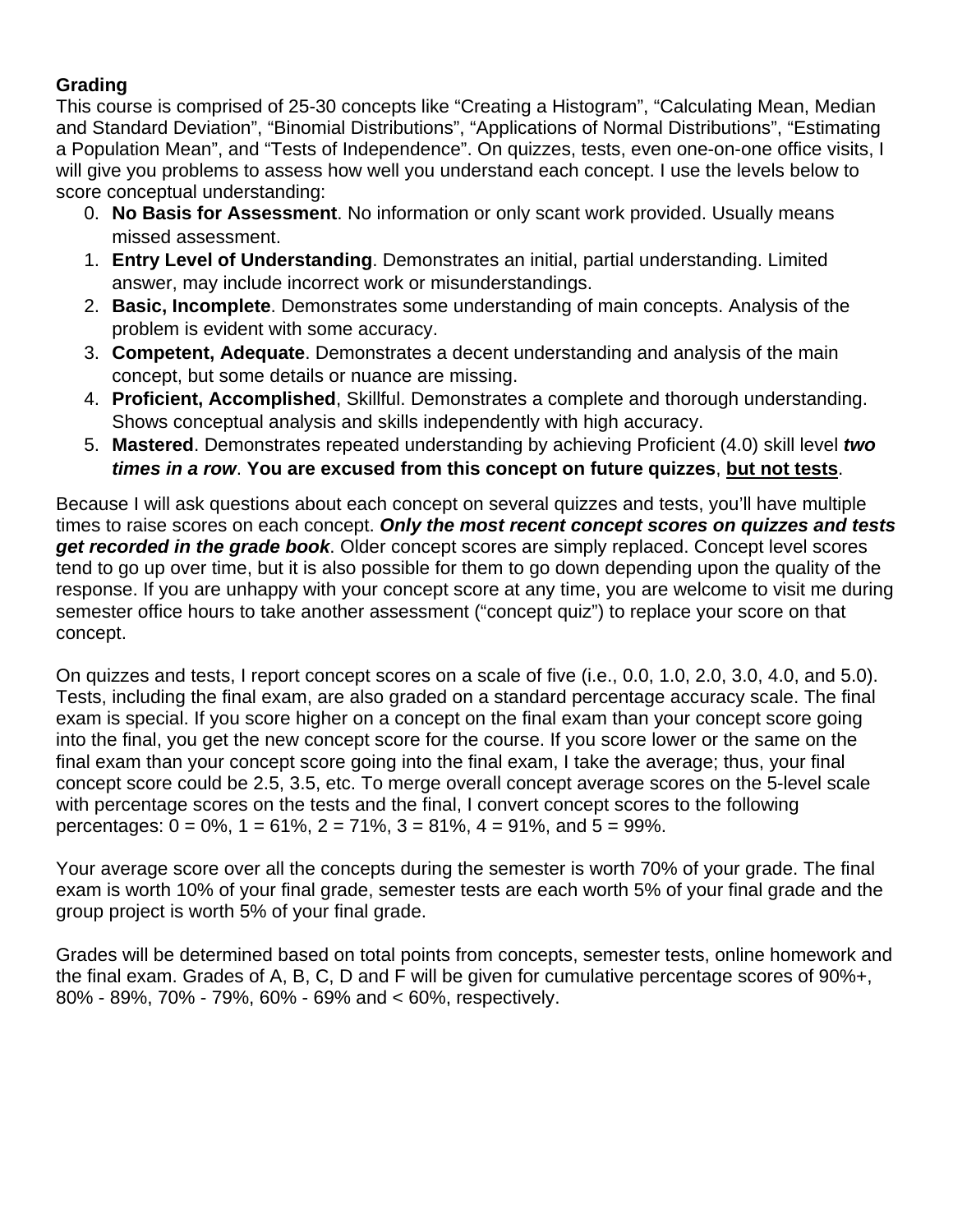You will occasionally have opportunities to volunteer to work out problems or answer **directed**  questions during class. Each such class participation is worth one (1) point extra credit. Extra credit can also be earned with "Oops Bucks", by being the first to point out a **significant mathematical mistake** by the instructor during class. Each "Oops Buck" is worth three (3) points.

**Project:** The purpose of the project is to enhance and expand your experience with the application of statistical methods. You must form a class group to collaborate with on this project. The group should consist of three to five students. Although the work submitted and the grade received will be as a group, each student will be accountable for all aspects of the project. The group is responsible for selecting (with guidance) the topic to investigate. The focus of the project can be anything of interest to the group. The only restriction is that this project must apply one of the inferential statistical analysis procedures covered in class.

The group's findings should be documented in a written report. The project report must have a title page (that includes an alphabetical list of the group members) and be organized into four sections labeled: (1) Introduction, (2) Methods, (3) Results, and (4) Conclusions. The 1<sup>st</sup> section, Introduction, gives some background and a summary of what the project is about. The primary question that this project intends to address should be clearly stated somewhere in the introduction. The 2<sup>nd</sup> section, Methods, describes in sufficient detail how the data was collected and the process utilized in analyzing it. Include any limitations or assumptions made for the procedure applied in this project. The 3<sup>rd</sup> section, Results, contains the essential elements and supporting information relevant to the outcome of this project. This could include the collected data, results of calculations, constructed tables or graphs, and work generated as the result of the statistical procedure. The 4<sup>th</sup> section, Conclusions, summarizes the results, answers the specific question proposed in the introduction and includes an analysis and self-critique of the study and methods. The project report should be clear, complete, and concise. Each group will give a 10-minute summary presentation of their project and results to the class on the last class meeting of the semester. The project is worth 5% of your final grade

**How to be Successful in this Course:** The general rule of thumb for this course is that you should average **at least 8 hours per week outside class** reading, studying and doing homework. Divide your time by first doing the problems assigned at each class and then reading the sections that will be covered in the next class. This will prepare you to follow along in class. I realize there may be times when you cannot spend 8 hours working on the course during a particular week. Try to make up the time so you average at least 8 hours per week over the course of the semester. The course schedule (attached) details when sections will be covered, when tests will be given and when homework is due. In order to benefit from this information and be successful in the course, you should

- (1) Prepare for and attend each class period;
- (2) Read the assigned sections of the textbook;
- (3) Study the examples provided;
- (4) Complete the assigned exercises; and,
- (5) If you encounter any difficulties, try to resolve them immediately by
	- a. Taking advantage of the tutorial services located in the LRC;
	- b. Forming a study group with other students in the class; and/or,
	- c. Seeking help from the instructor.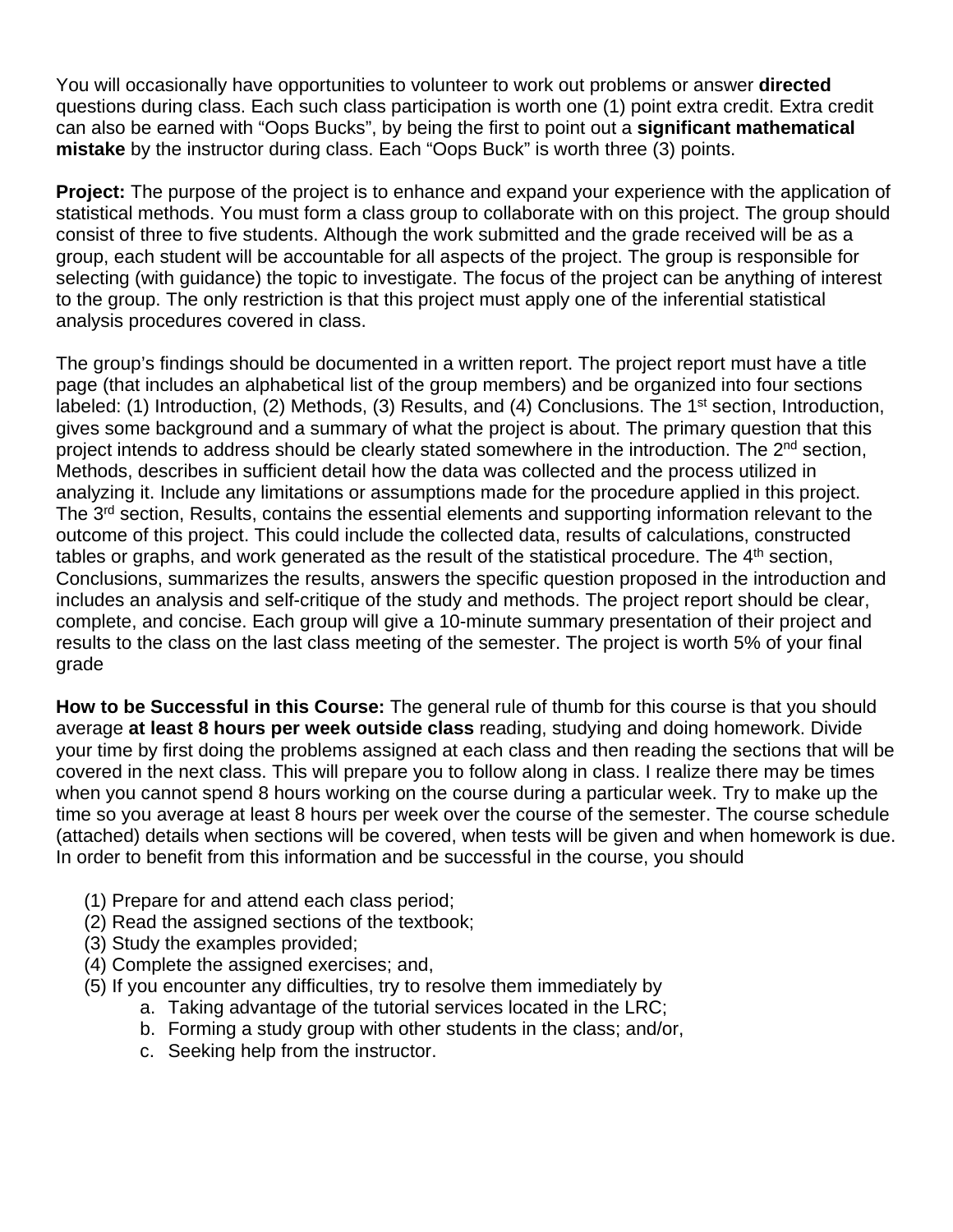**Class Conduct:** Come to class prepared to work. Have your formulas and tables guide, calculator, pencil(s) and paper. While I strive for a relaxed atmosphere in class, I take the learning of mathematics/statistics seriously and you are expected to do the same. Talking at inappropriate times is both discourteous and distracting to the class. My expectation is that everyone will actively participate. I may call on you at any time to comment. You are encouraged to raise questions and contribute to the class discussion. Arriving late to class is a distraction and discourteous to your fellow students; please be on time. Class will begin promptly. However, coming to class late is better than not coming at all. If you are unavoidably detained, please enter the classroom as unobtrusively as possible. Electronic items, such as cell phones and pagers, must be turned off or silenced and put away before class starts. Absolutely no texting in class. **If a cell phone goes off during class, the owner will be expected to bring** *cookies* **for the entire class at the next meeting.**





**General Comments:** Mathematics and Statistics are subjects that demand **practice**, **practice**, and **more practice**. **You learn statistics by doing statistics.** If you spend the time and do the work suggested, you will be successful. **Mathematics and Statistics are not inherently more difficult than any other subject, just different**.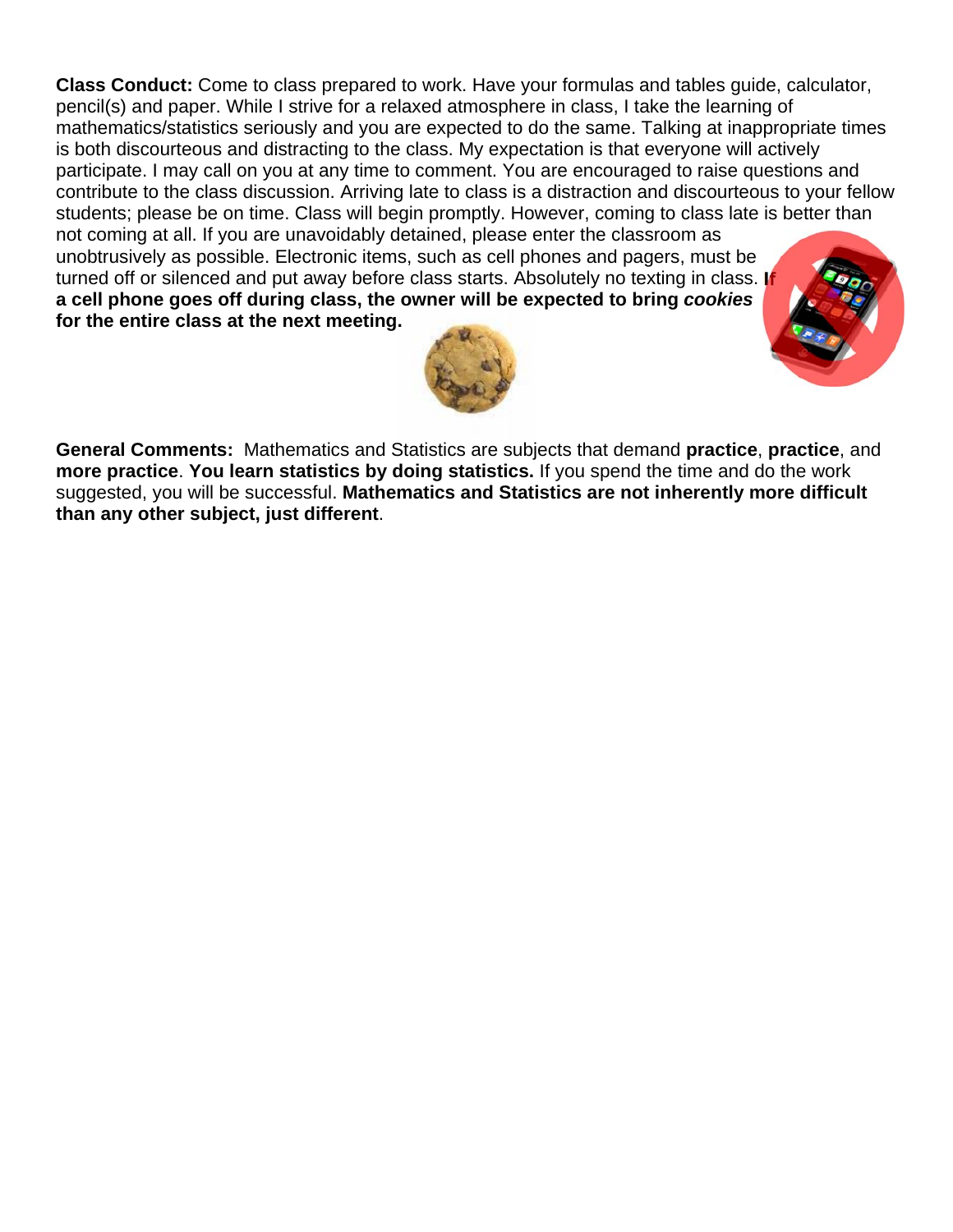

## **MyStatLab®**

#### **To register for Stat 300 Elementary Statistics:**

- 1. Go to www.pearsonmylabandmastering.com.
- 2. Under Register, select **Student**.
- 3. Confirm you have the information needed, then select **OK! Register now**.
- 4. Enter your instructor's course ID: burke02681, and **Continue**.
- 5. Enter your existing Pearson account **username** and **password** to **Sign In**.

You have an account if you have ever used a Pearson MyLab & Mastering product, such as MyMathLab, MyITLab, MySpanishLab, MasteringBiology or MasteringPhysics.

- If you don't have an account, select **Create** and complete the required fields.
- 6. Select an access option.
	- $\ge$  Enter the access code that came with your textbook or was purchased separately from the bookstore.
	- $\geq$  Buy access using a credit card or PayPal account.
	- $\geq$  If available, get temporary access by selecting the link near the bottom of the page.
- 7. From the You're Done! page, select **Go To My Courses**.
- 8. On the My Courses page, select the course name **Stat 300 Elementary Statistics** to start your work.

#### **To sign in later:**

- 1. Go to www.pearsonmylabandmastering.com.
- 2. Select **Sign In**.
- 3. Enter your Pearson account **username** and **password,** and **Sign In**.
- 4. Select the course name **Stat 300 Elementary Statistics** to start your work.

#### **To upgrade temporary access to full access:**

- 1. Go to www.pearsonmylabandmastering.com.
- 2. Select **Sign In**.
- 3. Enter your Pearson account **username** and **password,** and **Sign In**.
- 4. Select **Upgrade access** for **Stat 300 Elementary Statistics.**
- 5. Enter an access code or buy access with a credit card or PayPal account.